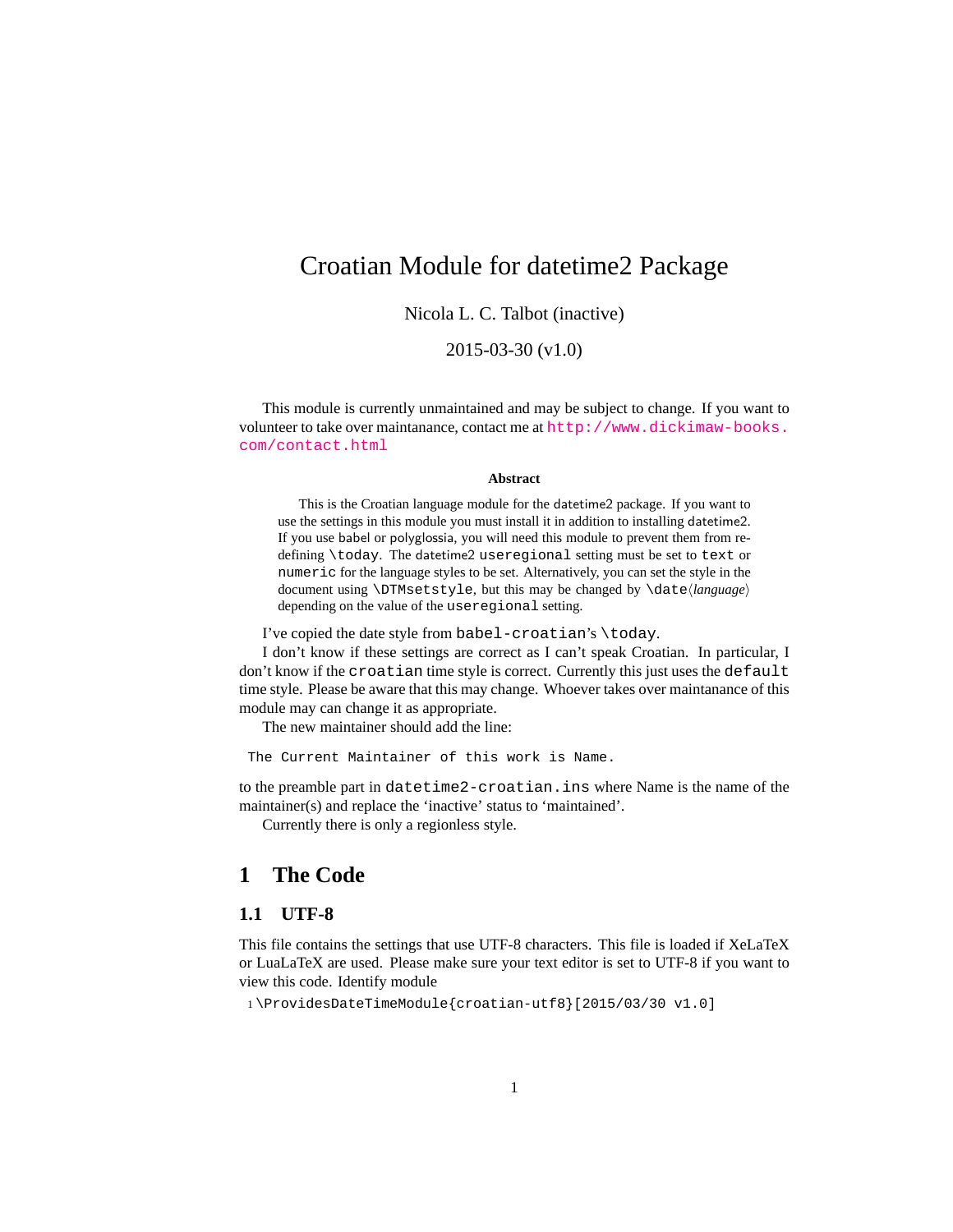<span id="page-1-0"></span>

| <b>\DTMcroatianordinal</b>   |                                                                                                                                                                                                                                                                                                                                                                                                                                                                                                            |
|------------------------------|------------------------------------------------------------------------------------------------------------------------------------------------------------------------------------------------------------------------------------------------------------------------------------------------------------------------------------------------------------------------------------------------------------------------------------------------------------------------------------------------------------|
|                              | 2\newcommand*{\DTMcroatianordinal}[1]{%<br>\number#1.%<br>3<br>$4$ }                                                                                                                                                                                                                                                                                                                                                                                                                                       |
| \DTMcroatianyear             | 5\newcommand*{\DTMcroatianyear}[1]{%<br>\number#1.%<br>6<br>7}                                                                                                                                                                                                                                                                                                                                                                                                                                             |
| <b>\DTMcroatianmonthname</b> | Croatian month names.<br>8\newcommand*{\DTMcroatianmonthname}[1]{%<br>\ifcase#1<br>9<br>$\lor$ or<br>10<br>siječnja%<br>11<br>\or<br>12<br>veljače%<br>13<br>$\lor$<br>14<br>ožujka%<br>15<br>\or<br>16<br>travnja%<br>17<br>\or<br>18<br>svibnja%<br>19<br>\or<br>20<br>lipnja%<br>21<br>\or<br>22<br>srpnja%<br>23<br>\or<br>24<br>kolovoza%<br>25<br>\or<br>26<br>rujna%<br>27<br>\or<br>28<br>listopada%<br>29<br>\or<br>30<br>studenoga%<br>31<br>\or<br>32<br>prosinca%<br>33<br>\fi<br>34<br>$35$ } |
| <b>\DTMcroatianMonthname</b> | As above but capitalize.<br>36\newcommand*{\DTMcroatianMonthname}[1]{%<br>\ifcase#1<br>37<br>\or<br>38<br>Siječnja%<br>39<br>\or<br>40                                                                                                                                                                                                                                                                                                                                                                     |

- Veljače%
- \or
- Ožujka%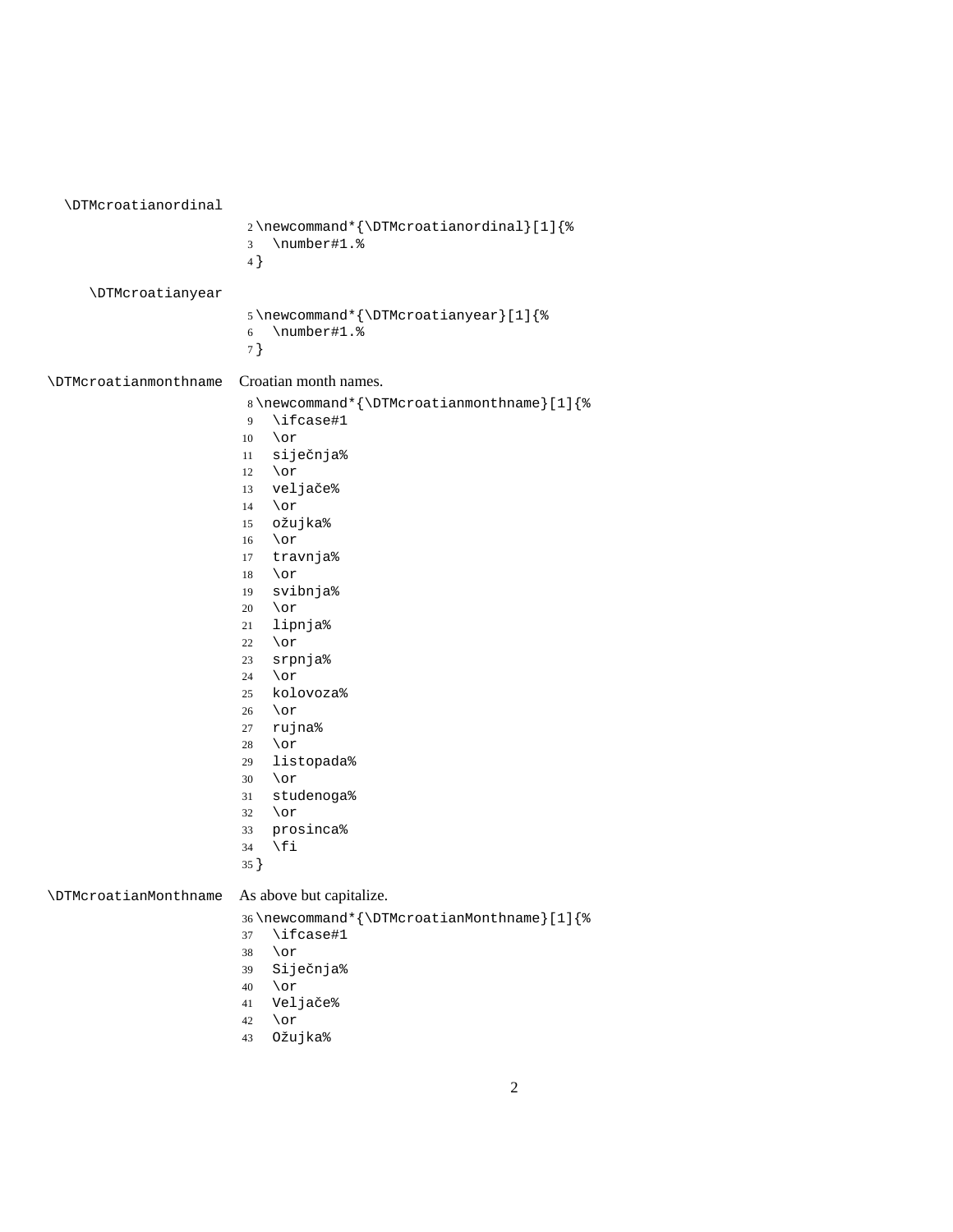- <span id="page-2-0"></span>\or
- Travnja%
- \or
- Svibnja%
- \or
- Lipnja%
- \or
- Srpnja%
- \or
- Kolovoza%
- \or
- Rujna%
- \or
- Listopada%
- \or
- Studenoga%
- \or
- Prosinca%
- 62  $\forall$ fi
- }

If abbreviated dates are supported, short month names should be likewise provided.

#### \DTMcroatianweekdayname Croatian day of week names.

\newcommand\*{\DTMcroatianweekdayname}[1]{%

- \ifcase#1
- nedjelja%
- \or
- ponedjeljak%
- \or
- utorak%
- \or
- srijeda%
- \or
- četvrtak%
- \or
- petak%
- \or
- subota%
- \fi
- }

#### \DTMcroatianWeekdayname As above but start with a capital.

\newcommand\*{\DTMcroatianWeekdayname}[1]{%

- \ifcase#1
- Nedjelja%
- \or
- Ponedjeljak%
- \or
- Utorak%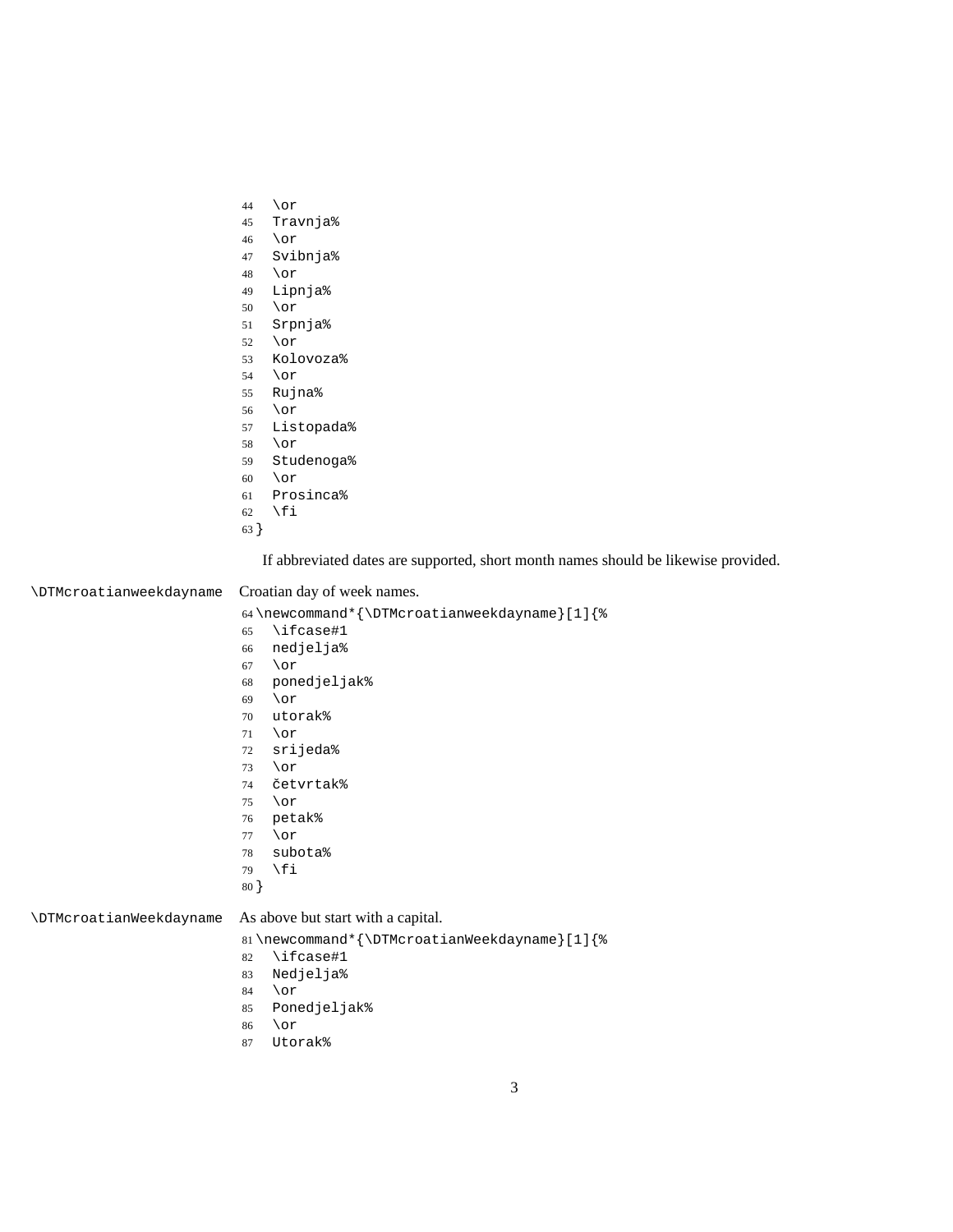<span id="page-3-0"></span>

|                             | $\lor$ or<br>88<br>Srijeda%<br>89<br>$\lor$ or<br>90<br>Četvrtak%<br>91<br>$\lor$ or<br>92<br>Petak%<br>93<br>$\lor$ or<br>94<br>Subota%<br>95<br>\fi<br>96<br>97 }                                                                                                                                                                                |
|-----------------------------|----------------------------------------------------------------------------------------------------------------------------------------------------------------------------------------------------------------------------------------------------------------------------------------------------------------------------------------------------|
| OTMcroatianshortweekdayname | Abbreviated Croatian day of week names.                                                                                                                                                                                                                                                                                                            |
|                             | 98\newcommand*{\DTMcroatianshortweekdayname}[1]{%<br>\ifcase#1<br>99<br>ned%<br>100<br>$\lor$ or<br>101<br>pon%<br>102<br>$\lor$ or<br>103<br>uto%<br>104<br>$\lor$ or<br>105<br>sri%<br>106<br>$\lor$ or<br>107<br>čet%<br>108<br>$\lor$ or<br>109<br>pet%<br>110<br>$\lor$ or<br>111<br>sub%<br>112<br>\fi<br>113<br>$114$ }                     |
| OTMcroatianshortWeekdayname | As above but start with a capital.<br>115\newcommand*{\DTMcroatianshortWeekdayname}[1]{%<br>\ifcase#1<br>116<br>Ned%<br>117<br>$\lor$ or<br>118<br>Pon%<br>119<br>$\lor$ or<br>120<br>Uto%<br>121<br>\or<br>122<br>Sri%<br>123<br>\or<br>124<br>Čet%<br>125<br>$\lor$ or<br>126<br>Pet%<br>127<br>\or<br>128<br>Sub%<br>129<br>\fi<br>130<br>131 } |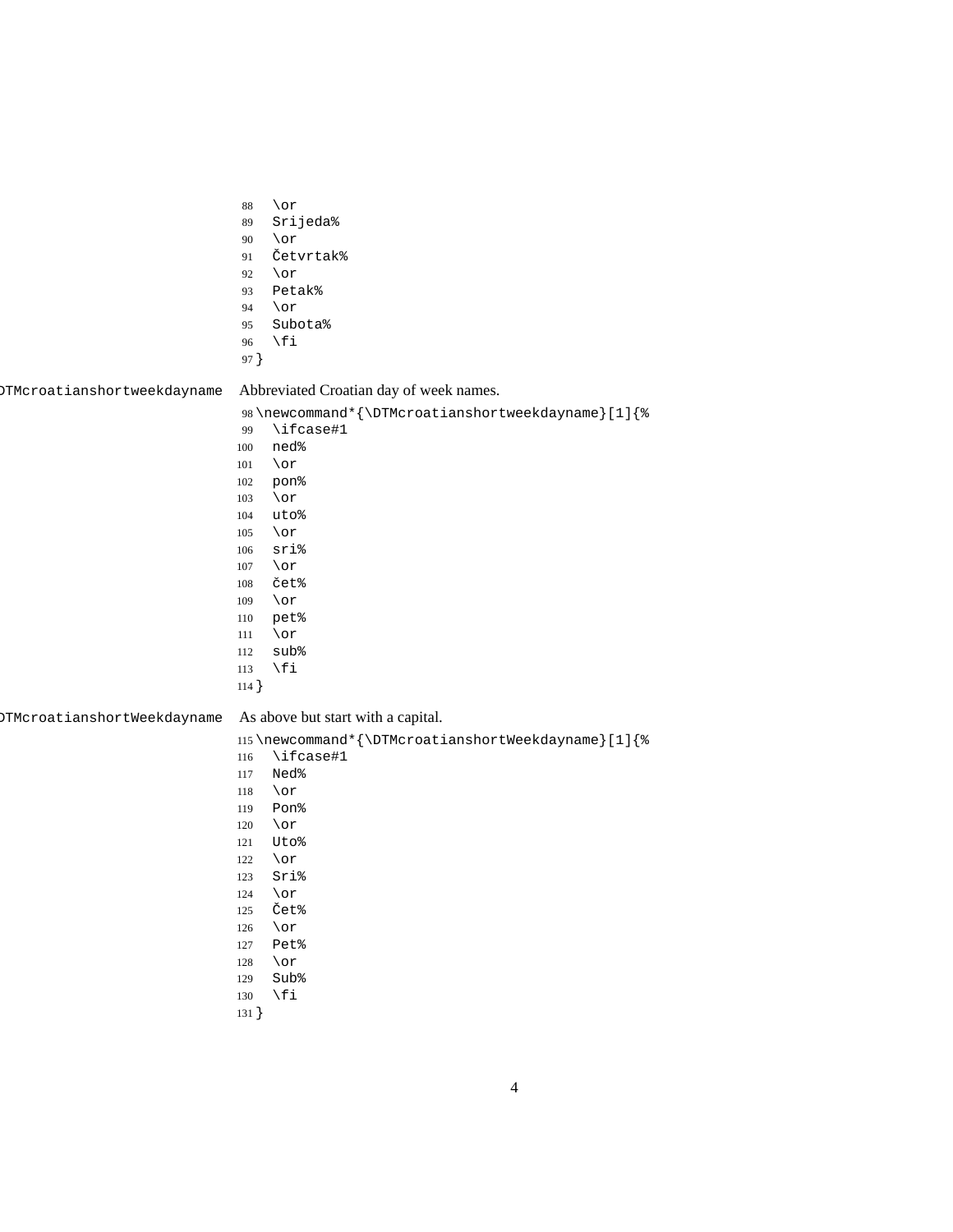#### <span id="page-4-0"></span>**1.2 ASCII**

This file contains the settings that use  $ETr[X]$  commands for non-ASCII characters. This should be input if neither XeLaTeX nor LuaLaTeX are used. Even if the user has loaded inputenc with utf8, this file should still be used not the datetime2-croatianutf8.ldf file as the non-ASCII characters are made active in that situation and would need protecting against expansion. Identify module

\ProvidesDateTimeModule{croatian-ascii}[2015/03/30 v1.0]

If abbreviated dates are supported, short month names should be likewise provided.

```
\DTMcroatianordinal
                       133 \newcommand*{\DTMcroatianordinal}[1]{%
                       134 \number#1.%
                       135 }
     \DTMcroatianyear
                       136 \newcommand*{\DTMcroatianyear}[1]{%
                       137 \number#1.%
                       138 }
\DTMcroatianmonthname Croatian month names.
                       139 \newcommand*{\DTMcroatianmonthname}[1]{%
                       140 \ifcase#1
                       141 \or
                       142 sije\protect\v{c}nja%
                       143 \or
                       144 velja\protect\v{c}e%
                       145 \or
                       146 o\protect\v{z}ujka%
                       147 \or
                       148 travnja%
                       149 \or
                       150 svibnja%
                       151 \or
                       152 lipnja%
                       153 \or
                       154 srpnja%
                       155 \or
                       156 kolovoza%
                       157 \or
                       158 rujna%
                       159 \or
                       160 listopada%
                       161 \or
                       162 studenoga%
                       163 \or
                       164 prosinca%
                       165 \fi
                       166 }
```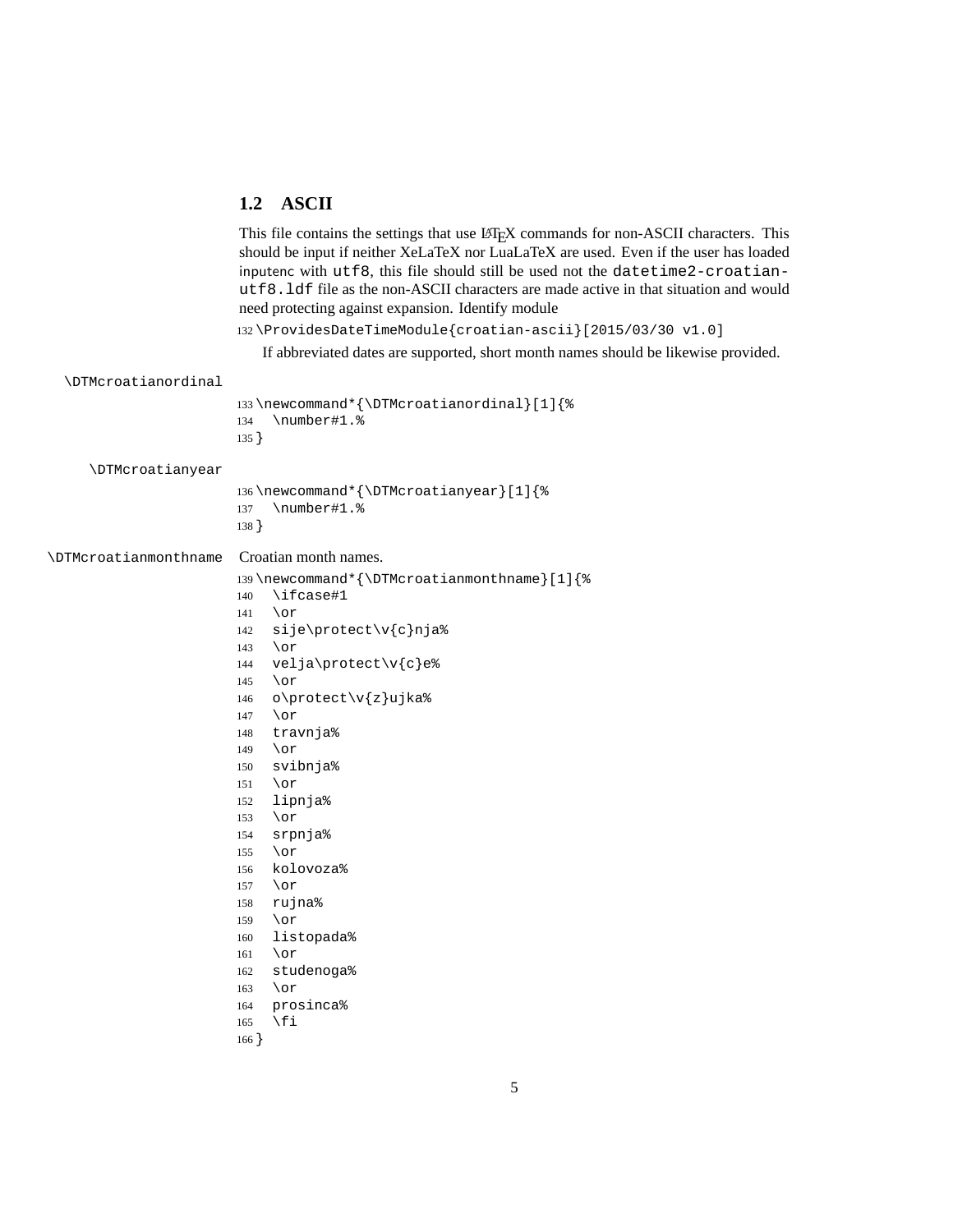<span id="page-5-0"></span>\DTMcroatianMonthname As above but start with a capital. \newcommand\*{\DTMcroatianMonthname}[1]{% \ifcase#1 \or Sije\protect\v{c}nja% \or Velja\protect\v{c}e% \or O\protect\v{z}ujka% \or Travnja% \or Svibnja% \or Lipnja% \or Srpnja% \or Kolovoza% \or Rujna% \or Listopada% \or Studenoga% \or Prosinca% \fi } \DTMcroatianweekdayname Croatian day of week names. \newcommand\*{\DTMcroatianweekdayname}[1]{% \ifcase#1 nedjelja% \or ponedjeljak% \or utorak% \or srijeda% \or \protect\v{c}etvrtak% \or petak% \or subota% \fi }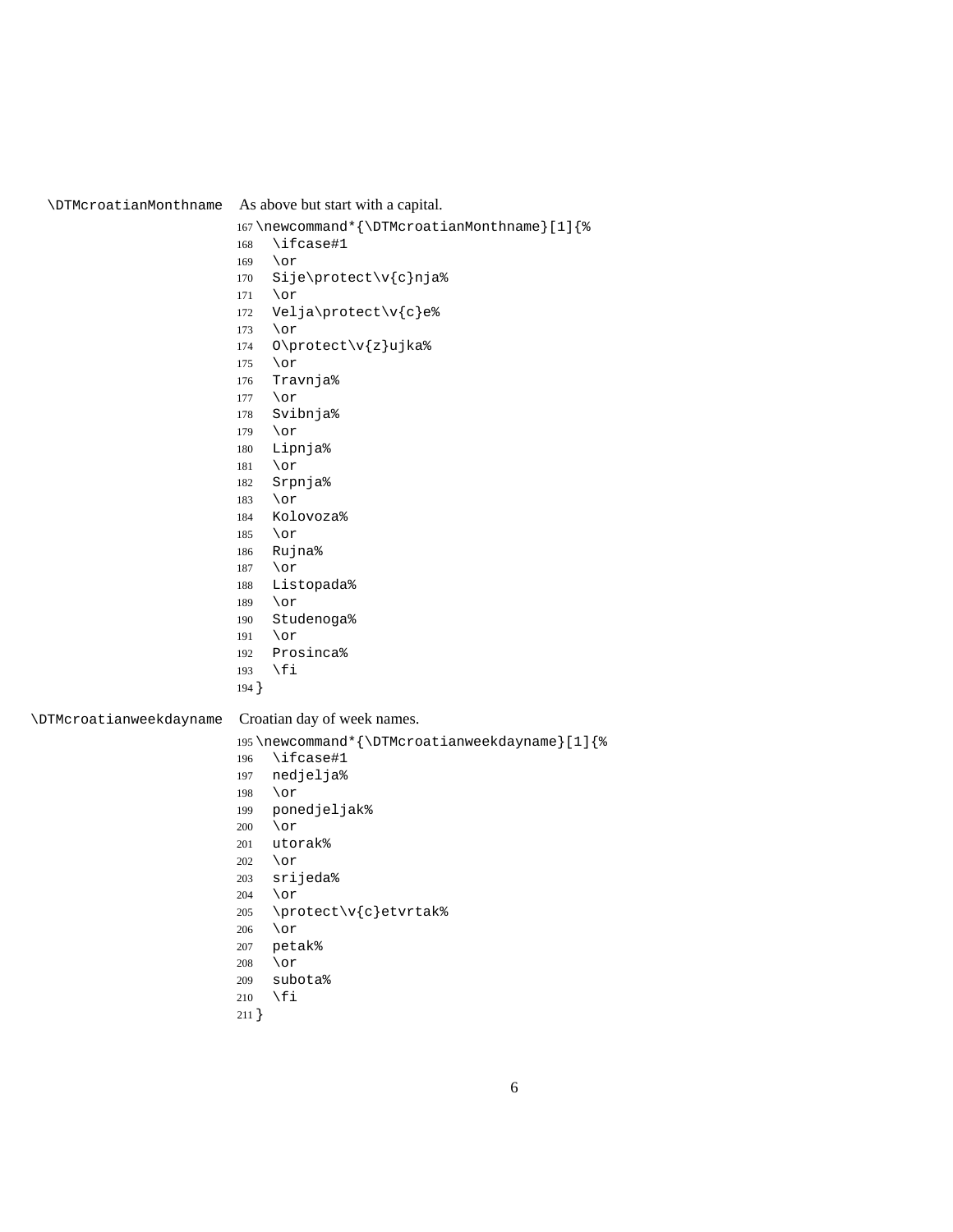<span id="page-6-0"></span>

| <b>\DTMcroatianWeekdayname</b>     | As above but start with a capital.                 |  |
|------------------------------------|----------------------------------------------------|--|
|                                    | 212\newcommand*{\DTMcroatianWeekdayname}[1]{%      |  |
|                                    | \ifcase#1<br>213                                   |  |
|                                    | Nedjelja%<br>214                                   |  |
|                                    | \or<br>215                                         |  |
|                                    | Ponedjeljak%<br>216                                |  |
|                                    | $\lor$ or<br>217                                   |  |
|                                    | Utorak%<br>218                                     |  |
|                                    | \or<br>219                                         |  |
|                                    | Srijeda%<br>220                                    |  |
|                                    | \or<br>221                                         |  |
|                                    | \protect\v{C}etvrtak%<br>222                       |  |
|                                    | \or<br>223                                         |  |
|                                    | Petak%<br>224                                      |  |
|                                    | \or<br>225                                         |  |
|                                    | Subota%<br>226                                     |  |
|                                    | \fi<br>227                                         |  |
|                                    | 228 }                                              |  |
| <b>DTMcroatianshortweekdayname</b> | Abbreviated Croatian day of week names.            |  |
|                                    | 229\newcommand*{\DTMcroatianshortweekdayname}[1]{% |  |
|                                    | \ifcase#1<br>230                                   |  |
|                                    | ned%<br>231                                        |  |
|                                    | $\lor$ or<br>232                                   |  |
|                                    | pon%<br>233                                        |  |
|                                    | $\lor$ or<br>234                                   |  |
|                                    | uto%<br>235                                        |  |
|                                    | $\lor$ or<br>236                                   |  |
|                                    | sri%<br>237                                        |  |
|                                    | $\lor$ or<br>238                                   |  |
|                                    | \protect\v{c}et%<br>239                            |  |
|                                    | $\lor$ or<br>240                                   |  |
|                                    | pet%<br>241                                        |  |
|                                    | $\lor$ or<br>242                                   |  |
|                                    | sub%<br>243                                        |  |
|                                    | \fi<br>244                                         |  |
|                                    | 245 }                                              |  |
|                                    |                                                    |  |
| <b>DTMcroatianshortWeekdayname</b> | As above but start with a capital.                 |  |
|                                    | 246\newcommand*{\DTMcroatianshortWeekdayname}[1]{% |  |
|                                    | \ifcase#1<br>247                                   |  |
|                                    | Ned%<br>248                                        |  |
|                                    | \or<br>249                                         |  |
|                                    | Pon%<br>250                                        |  |
|                                    | $\lor$ or<br>251                                   |  |
|                                    | Uto%<br>252                                        |  |
|                                    | $\lor$ or<br>253                                   |  |
|                                    | Sri%<br>254                                        |  |
|                                    | $\lor$ or<br>255                                   |  |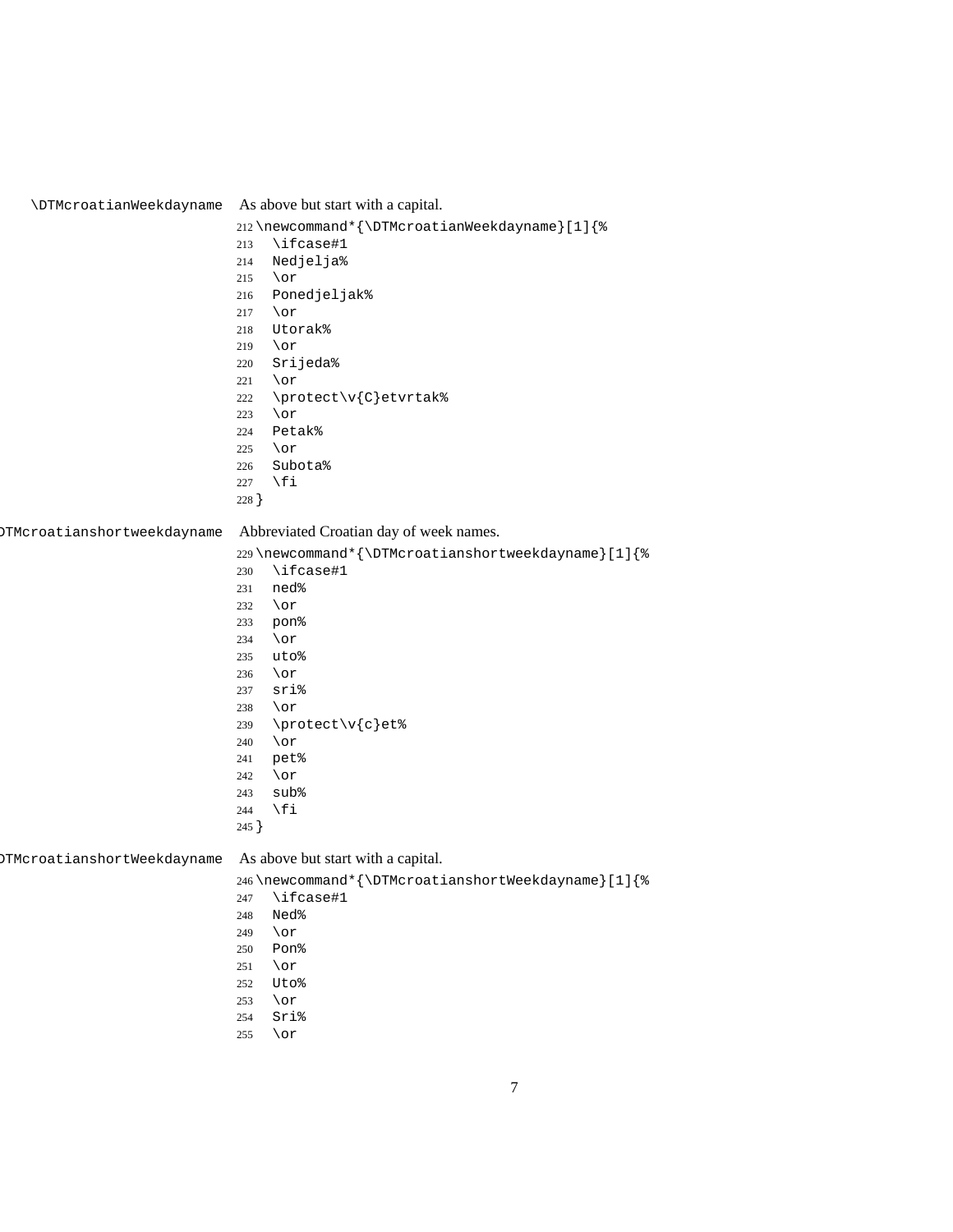```
256 \protect\v{C}et%
257 \or
258 Pet%
259 \or
260 Sub%
261 \fi
262 }
```
#### **1.3 Main Croatian Module (datetime2-croatian.ldf)**

Identify Module

263 \ProvidesDateTimeModule{croatian}[2015/03/30 v1.0]

Need to find out if XeTeX or LuaTeX are being used.

264 \RequirePackage{ifxetex,ifluatex}

XeTeX and LuaTeX natively support UTF-8, so load croatian-utf8 if either of those engines are used otherwise load croatian-ascii.

265 \ifxetex 266 \RequireDateTimeModule{croatian-utf8} 267 \else 268 \ifluatex 269 \RequireDateTimeModule{croatian-utf8} 270 \else 271 \RequireDateTimeModule{croatian-ascii} 272 \fi 273 \fi

Define the croatian style. The time style is the same as the default style provided by datetime2. This may need correcting. For example, if a 12 hour style similar to the englishampm (from the english-base module) is required.

Allow the user a way of configuring the croatian and croatian-numeric styles. This doesn't use the package wide separators such as \dtm@datetimesep in case other date formats are also required.

| <b>\DTMcroatiandaymonthsep</b>  | The separator between the day and month for the text format.<br>274\newcommand*{\DTMcroatiandaymonthsep}{\DTMtexorpdfstring{\protect~}{\space}} |
|---------------------------------|-------------------------------------------------------------------------------------------------------------------------------------------------|
| <b>\DTMcroatianmonthyearsep</b> | The separator between the month and year for the text format.<br>275\newcommand*{\DTMcroatianmonthyearsep}{\space}                              |
| <b>\DTMcroatiandatetimesep</b>  | The separator between the date and time blocks in the full format (either text or numeric).<br>276\newcommand*{\DTMcroatiandatetimesep}{\space} |
| <b>\DTMcroatiantimezonesep</b>  | The separator between the time and zone blocks in the full format (either text or numeric).<br>277\newcommand*{\DTMcroatiantimezonesep}{\space} |
| \DTMcroatiandatesep             | The separator for the numeric date format.<br>278\newcommand*{\DTMcroatiandatesep}{.}                                                           |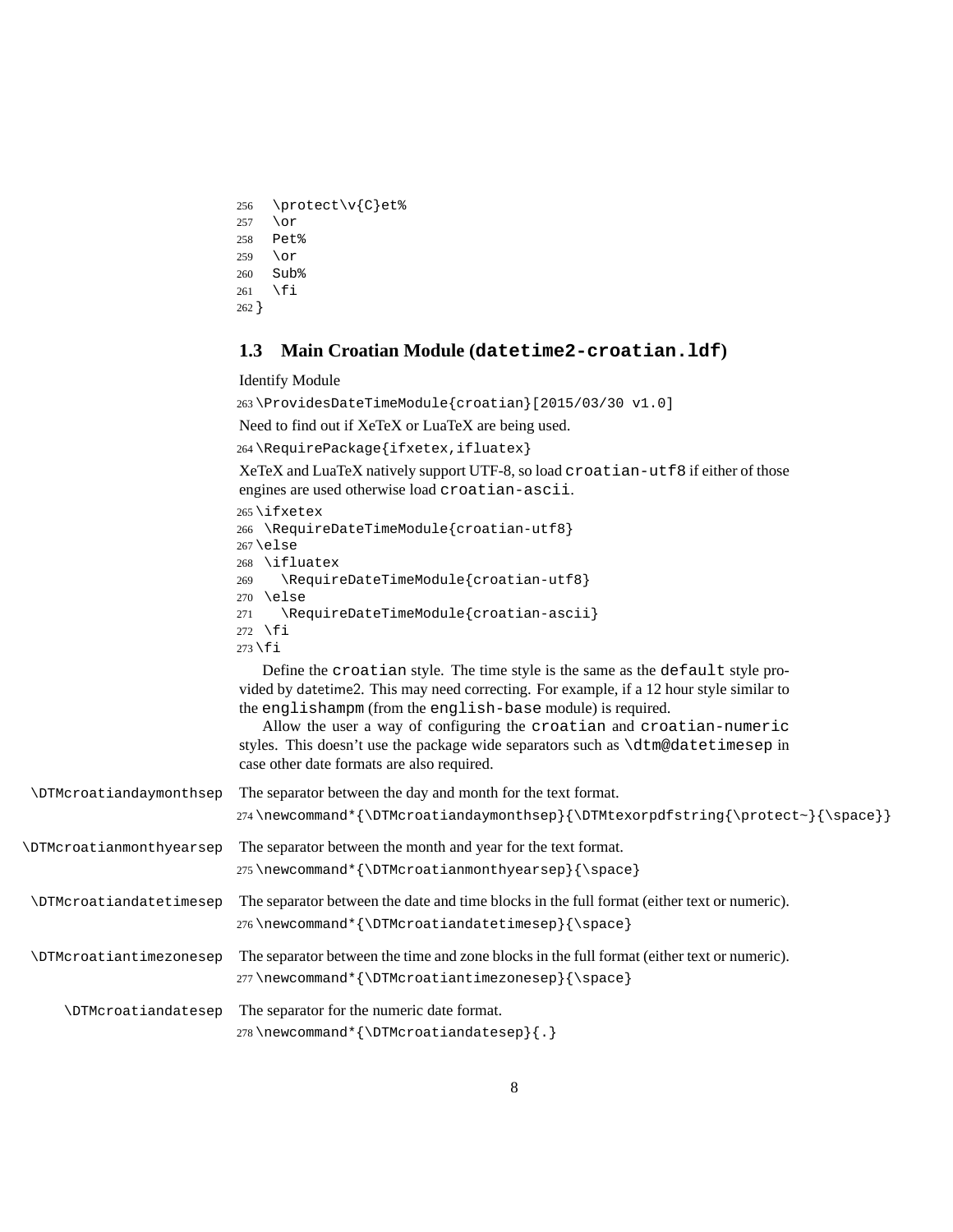\DTMcroatiantimesep The separator for the numeric time format.

```
279 \newcommand*{\DTMcroatiantimesep}{:}
```
Provide keys that can be used in \DTMlangsetup to set these separators.

```
280 \DTMdefkey{croatian}{daymonthsep}{\renewcommand*{\DTMcroatiandaymonthsep}{#1}}
281 \DTMdefkey{croatian}{monthyearsep}{\renewcommand*{\DTMcroatianmonthyearsep}{#1}}
282 \DTMdefkey{croatian}{datetimesep}{\renewcommand*{\DTMcroatiandatetimesep}{#1}}
283 \DTMdefkey{croatian}{timezonesep}{\renewcommand*{\DTMcroatiantimezonesep}{#1}}
284 \DTMdefkey{croatian}{datesep}{\renewcommand*{\DTMcroatiandatesep}{#1}}
285 \DTMdefkey{croatian}{timesep}{\renewcommand*{\DTMcroatiantimesep}{#1}}
```
TODO: provide a boolean key to switch between full and abbreviated formats if appropriate. (I don't know how the date should be abbreviated.)

Define a boolean key that determines if the time zone mappings should be used.

```
286 \DTMdefboolkey{croatian}{mapzone}[true]{}
```
The default is to use mappings.

\DTMsetbool{croatian}{mapzone}{true}

Define a boolean key that determines if the day of month should be displayed.

\DTMdefboolkey{croatian}{showdayofmonth}[true]{}

The default is to show the day of month.

\DTMsetbool{croatian}{showdayofmonth}{true}

Define a boolean key that determines if the year should be displayed.

```
290 \DTMdefboolkey{croatian}{showyear}[true]{}
```
The default is to show the year.

```
291 \DTMsetbool{croatian}{showyear}{true}
```

```
Define the croatian style. (TODO: implement day of week?)
292 \DTMnewstyle
293 {croatian}% label
294 {% date style
295 \renewcommand*\DTMdisplaydate[4]{%
296 \DTMifbool{croatian}{showdayofmonth}
297 {\DTMcroatianordinal{##3}\DTMcroatiandaymonthsep}%
298 {}%
299 \DTMcroatianmonthname{##2}%
300 \DTMifbool{croatian}{showyear}%
301 {%
302 \DTMcroatianmonthyearsep
303 \DTMcroatianyear{##1}%
304 }%
305 {}%
306 }%
307 \renewcommand*\DTMDisplaydate[4]{%
308 \DTMifbool{croatian}{showdayofmonth}
309 {%
310 \DTMcroatianordinal{##3}\DTMcroatiandaymonthsep
311 \DTMcroatianmonthname{##2}%
```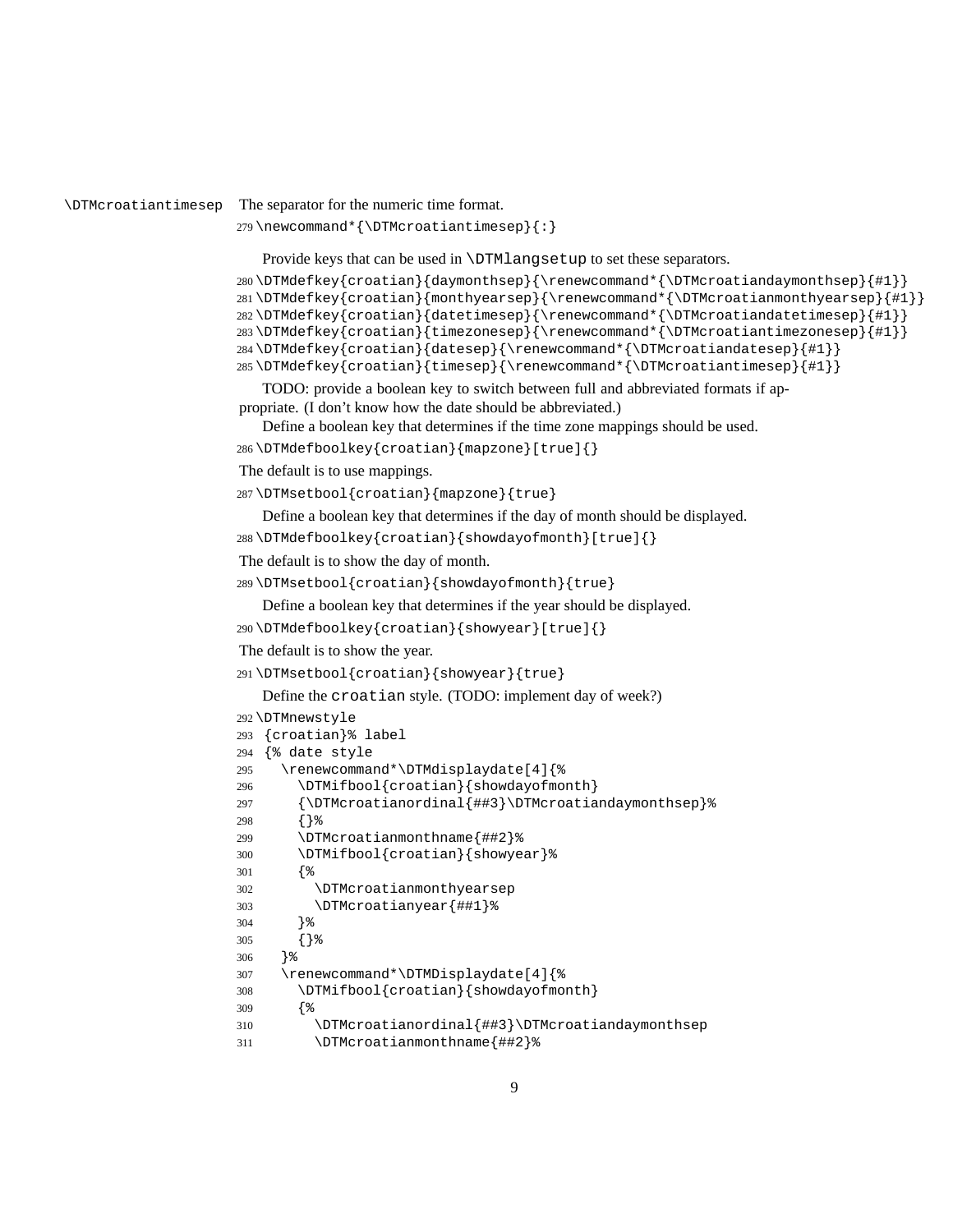```
312 }%
313 {%
314 \DTMcroatianMonthname{##2}%
315 }%
316 \DTMifbool{croatian}{showyear}%
317 {%
318 \DTMcroatianmonthyearsep
319 \DTMcroatianyear{##1}%
320 }%
321 {}%
322 }%
323 }%
324 {% time style (use default)
325 \DTMsettimestyle{default}%
326 }%
327 {% zone style
328 \DTMresetzones
329 \DTMcroatianzonemaps
330 \renewcommand*{\DTMdisplayzone}[2]{%
331 \DTMifbool{croatian}{mapzone}%
332 {\DTMusezonemapordefault{##1}{##2}}%
333 {%
334 \ifnum##1<0\else+\fi\DTMtwodigits{##1}%
335 \ifDTMshowzoneminutes\DTMcroatiantimesep\DTMtwodigits{##2}\fi
336 }%
337 }%
338 }%
339 {% full style
340 \renewcommand*{\DTMdisplay}[9]{%
341 \ifDTMshowdate
342 \DTMdisplaydate{##1}{##2}{##3}{##4}%
343 \DTMcroatiandatetimesep
344 \fi
345 \DTMdisplaytime{##5}{##6}{##7}%
346 \ifDTMshowzone
347 \DTMcroatiantimezonesep
348 \DTMdisplayzone{##8}{##9}%
349 \fi
350 }%
351 \renewcommand*{\DTMDisplay}[9]{%
352 \ifDTMshowdate
353 \DTMDisplaydate{##1}{##2}{##3}{##4}%
354 \DTMcroatiandatetimesep
355 \fi
356 \DTMdisplaytime{##5}{##6}{##7}%
357 \ifDTMshowzone
358 \DTMcroatiantimezonesep
359 \DTMdisplayzone{##8}{##9}%
360 \fi
361 }%
```

```
10
```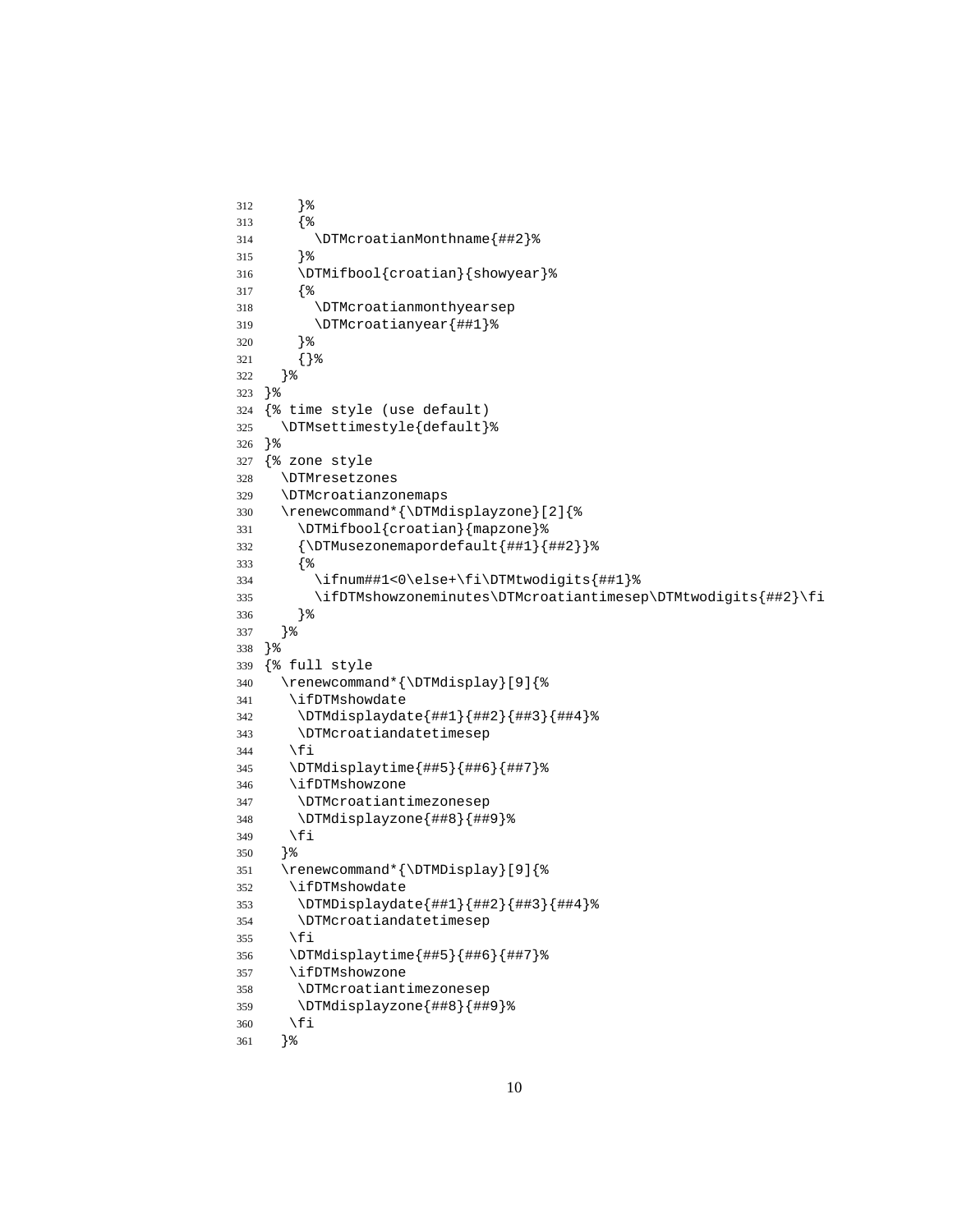```
362 }%
  Define numeric style.
363 \DTMnewstyle
364 {croatian-numeric}% label
365 {% date style
366 \renewcommand*\DTMdisplaydate[4]{%
367 \DTMifbool{croatian}{showdayofmonth}%
368 {%
369 \number##3 % space intended
370 \DTMcroatiandatesep
371 }%
372 {}%
373 \number##2 % space intended
374 \DTMifbool{croatian}{showyear}%
375 {%
376 \DTMcroatiandatesep
377 \number##1 % space intended
378 }%
379 {}%
380 }%
381 \renewcommand*{\DTMDisplaydate}[4]{\DTMdisplaydate{##1}{##2}{##3}{##4}}%
382 }%
383 {% time style
384 \renewcommand*\DTMdisplaytime[3]{%
385 \number##1
386 \DTMcroatiantimesep\DTMtwodigits{##2}%
387 \ifDTMshowseconds\DTMcroatiantimesep\DTMtwodigits{##3}\fi
388 }%
389 }%
390 {% zone style
391 \DTMresetzones
392 \DTMcroatianzonemaps
393 \renewcommand*{\DTMdisplayzone}[2]{%
394 \DTMifbool{croatian}{mapzone}%
395 {\DTMusezonemapordefault{##1}{##2}}%
396 {%
397 \ifnum##1<0\else+\fi\DTMtwodigits{##1}%
398 \ifDTMshowzoneminutes\DTMcroatiantimesep\DTMtwodigits{##2}\fi
399 }%
400 }%
401 }%
402 {% full style
403 \renewcommand*{\DTMdisplay}[9]{%
404 \ifDTMshowdate
405 \DTMdisplaydate{##1}{##2}{##3}{##4}%
406 \DTMcroatiandatetimesep
407 \fi
408 \DTMdisplaytime{##5}{##6}{##7}%
409 \ifDTMshowzone
```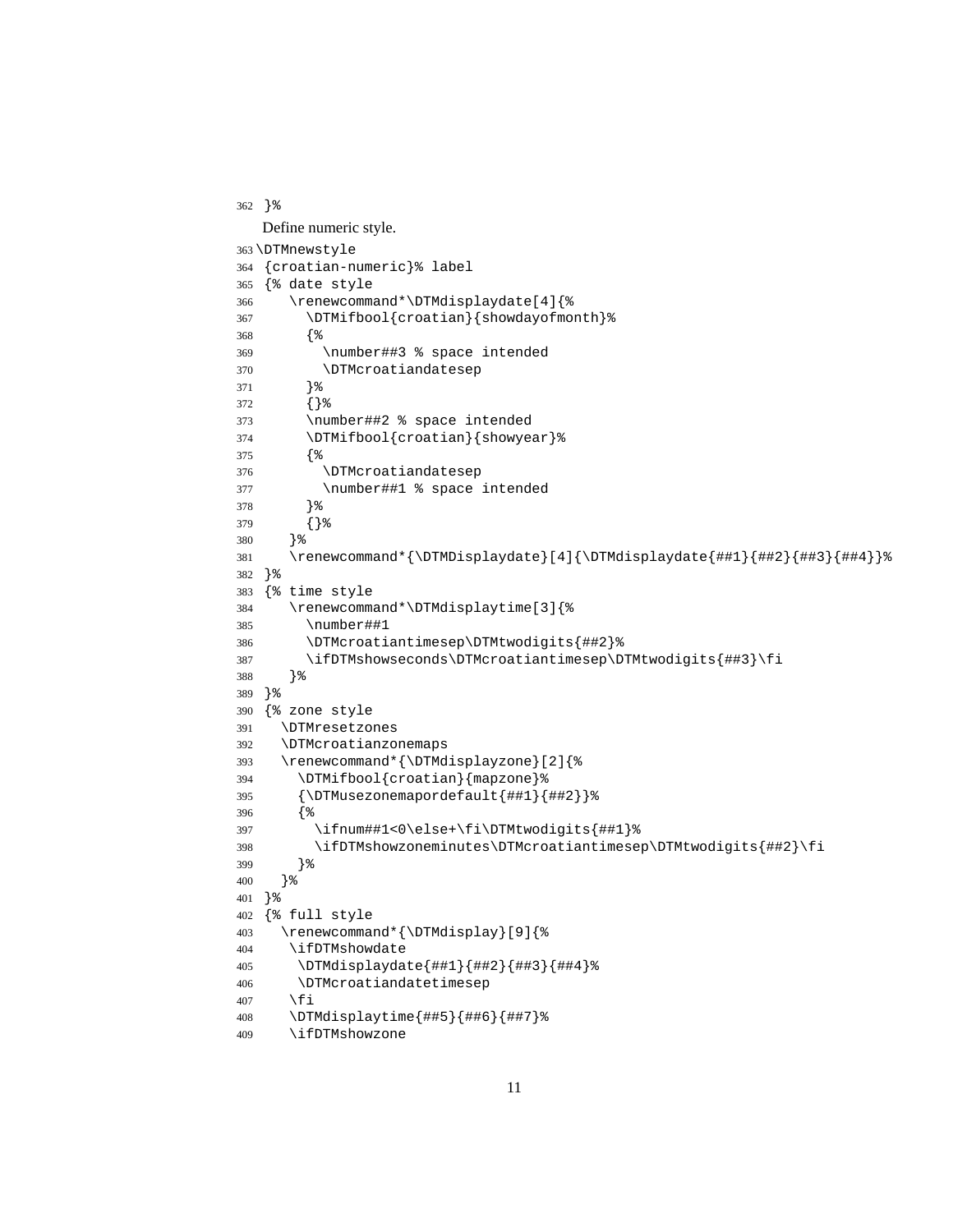```
410 \DTMcroatiantimezonesep
411 \DTMdisplayzone{##8}{##9}%
412 \fi
413 }%
414 \renewcommand*{\DTMDisplay}{\DTMdisplay}%
415 }
```
\DTMcroatianzonemaps The time zone mappings are set through this command, which can be redefined if extra mappings are required or mappings need to be removed.

```
416 \newcommand*{\DTMcroatianzonemaps}{%
417 \DTMdefzonemap{01}{00}{CET}%
418 \DTMdefzonemap{02}{00}{CEST}%
419 }
```
Switch style according to the useregional setting.

```
420 \DTMifcaseregional
421 {}% do nothing
422 {\DTMsetstyle{croatian}}
423 {\DTMsetstyle{croatian-numeric}}
```
Redefine \datecroatian (or \date*⟨dialect⟩*) to prevent babel from resetting \today. (For this to work, babel must already have been loaded if it's required.)

```
424 \ifcsundef{date\CurrentTrackedDialect}
425 {%
426 \ifundef\datecroatian
427 {% do nothing
428 }%
429 {%
430 \def\datecroatian{%
431 \DTMifcaseregional
432 {}% do nothing
433 {\DTMsetstyle{croatian}}%
434 {\DTMsetstyle{croatian-numeric}}%
435 }%
436 }%
437 }%
438 {%
439 \csdef{date\CurrentTrackedDialect}{%
440 \DTMifcaseregional
441 {}% do nothing
442 {\DTMsetstyle{croatian}}%
443 {\DTMsetstyle{croatian-numeric}}
444 }%
445 }%
```